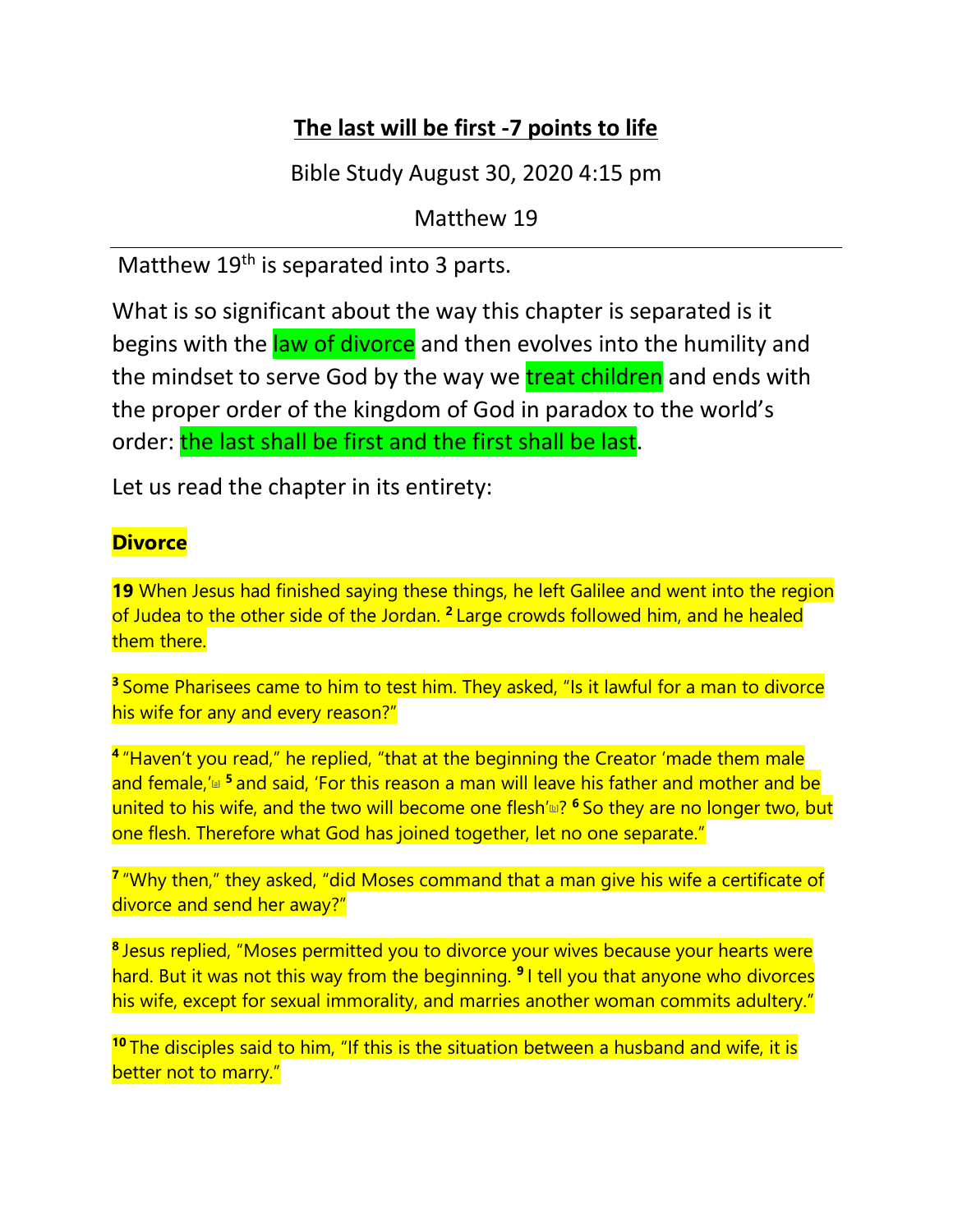**<sup>11</sup>** Jesus replied, "Not everyone can accept this word, but only those to whom it has been given. **<sup>12</sup>** For there are eunuchs who were born that way, and there are eunuchs who have been made eunuchs by others—and there are those who choose to live like eunuchs for the sake of the kingdom of heaven. The one who can accept this should accept it."

## **The Little Children and Jesus**

**<sup>13</sup>** Then people brought little children to Jesus for him to place his hands on them and pray for them. But the disciples rebuked them.

**<sup>14</sup>** Jesus said, "Let the little children come to me, and do not hinder them, for the kingdom of heaven belongs to such as these." **<sup>15</sup>** When he had placed his hands on them, he went on from there.

## **The Rich and the Kingdom of God**

**<sup>16</sup>** Just then a man came up to Jesus and asked, "Teacher, what good thing must I do to get eternal life?"

<sup>17</sup> "Why do you ask me about what is good?" Jesus replied. "There is only One who is good. If you want to enter life, keep the commandments."

**<sup>18</sup>** "Which ones?" he inquired.

Jesus replied, "'You shall not murder, you shall not commit adultery, you shall not steal, you shall not give false testimony, <sup>19</sup> honor your father and mother,'<sup>Id</sup> and 'love your **neighbor as yourself.'¤"** 

<sup>20</sup> "All these I have kept," the young man said. "What do I still lack?"

**<sup>21</sup>** Jesus answered, "If you want to be perfect, go, sell your possessions and give to the poor, and you will have treasure in heaven. Then come, follow me."

**<sup>22</sup>** When the young man heard this, he went away sad, because he had great wealth.

<sup>23</sup> Then Jesus said to his disciples, "Truly I tell you, it is hard for someone who is rich to enter the kingdom of heaven.<sup>24</sup> Again I tell you, it is easier for a camel to go through the eye of a needle than for someone who is rich to enter the kingdom of God."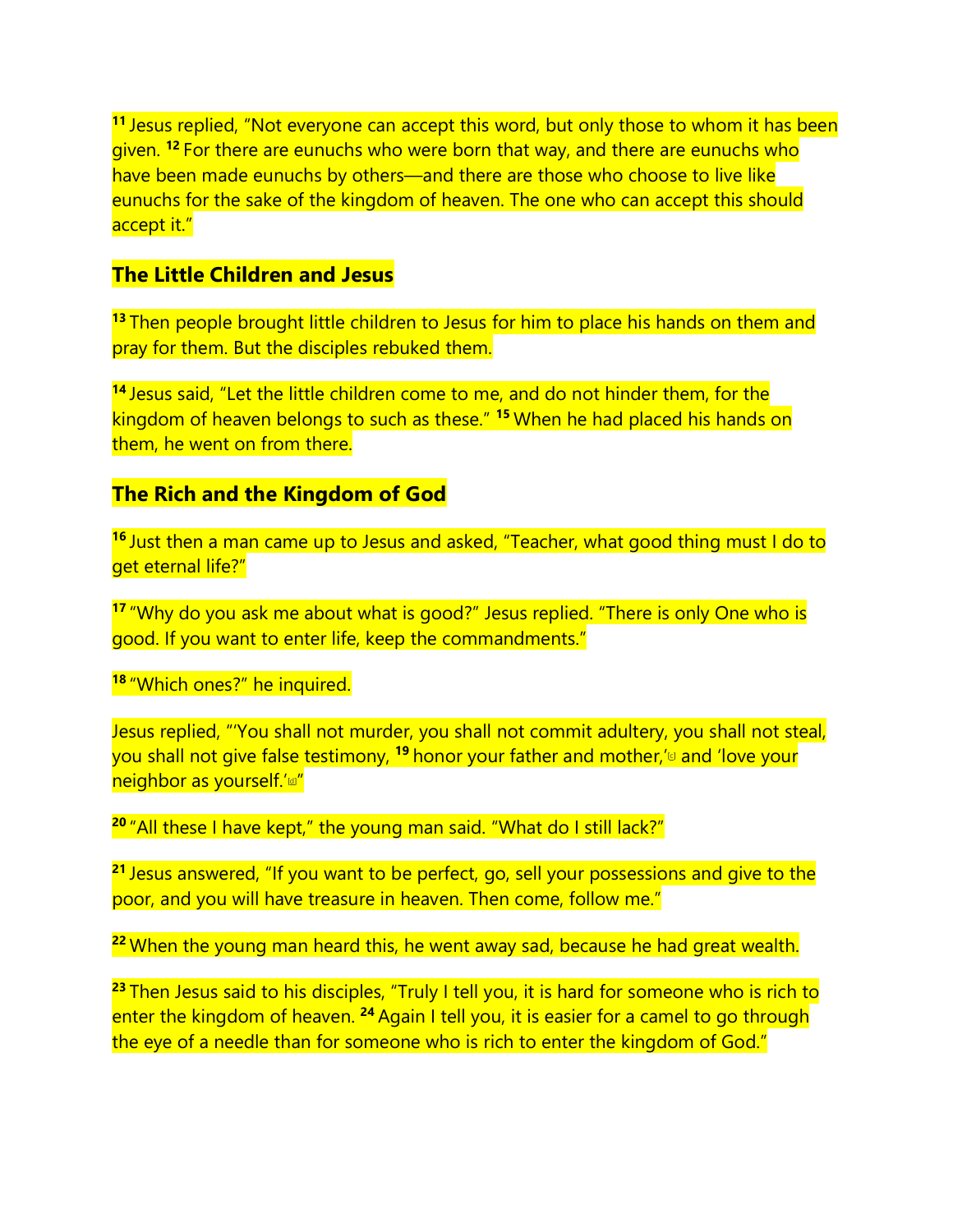**<sup>25</sup>** When the disciples heard this, they were greatly astonished and asked, "Who then can be saved?"

**<sup>26</sup>** Jesus looked at them and said, "With man this is impossible, but with God all things are possible."

<sup>27</sup> Peter answered him, "We have left everything to follow you! What then will there be for us?"

**<sup>28</sup>** Jesus said to them, "Truly I tell you, at the renewal of all things, when the Son of Man sits on his glorious throne, you who have followed me will also sit on twelve thrones, judging the twelve tribes of Israel. **<sup>29</sup>** And everyone who has left houses or brothers or sisters or father or mother or wife<sup>[b]</sup> or children or fields for my sake will receive a hundred times as much and will inherit eternal life. **<sup>30</sup>** But many who are first will be last, and many who are last will be first.

#### **Divorce**

Jesus spoke about the law of divorce according to Moses, under the old covenant (Old Testament) in contrast to the new covenant (The crucifixion of Jesus) Jesus was explaining to the disciples what was going to be permitted under the new covenant- this took **FAITH** on behalf of the disciples- they did not totally understand.

Point 1: To live this life we must have **FAITH** 

Point 2: To live this life we must **TRUST** God

#### The little children

The significance of the way we treat little children- the closest to God on earth because they are innocent and able to hear the word of God without the negative experiences of this life. WE MUST take care of the children and failure to do so will limit and exclude us from the kingdom of God. Being saved is not a magical verse it is a way of the heart, soul, mind, body, and spiritual being.

Point 3: To live this life we must take care of the CHILDREN

Point 4: To live this life we must be prepared to do all things unto God without selfish ambitionwe must be HUMBLE

Colossians 3:17: